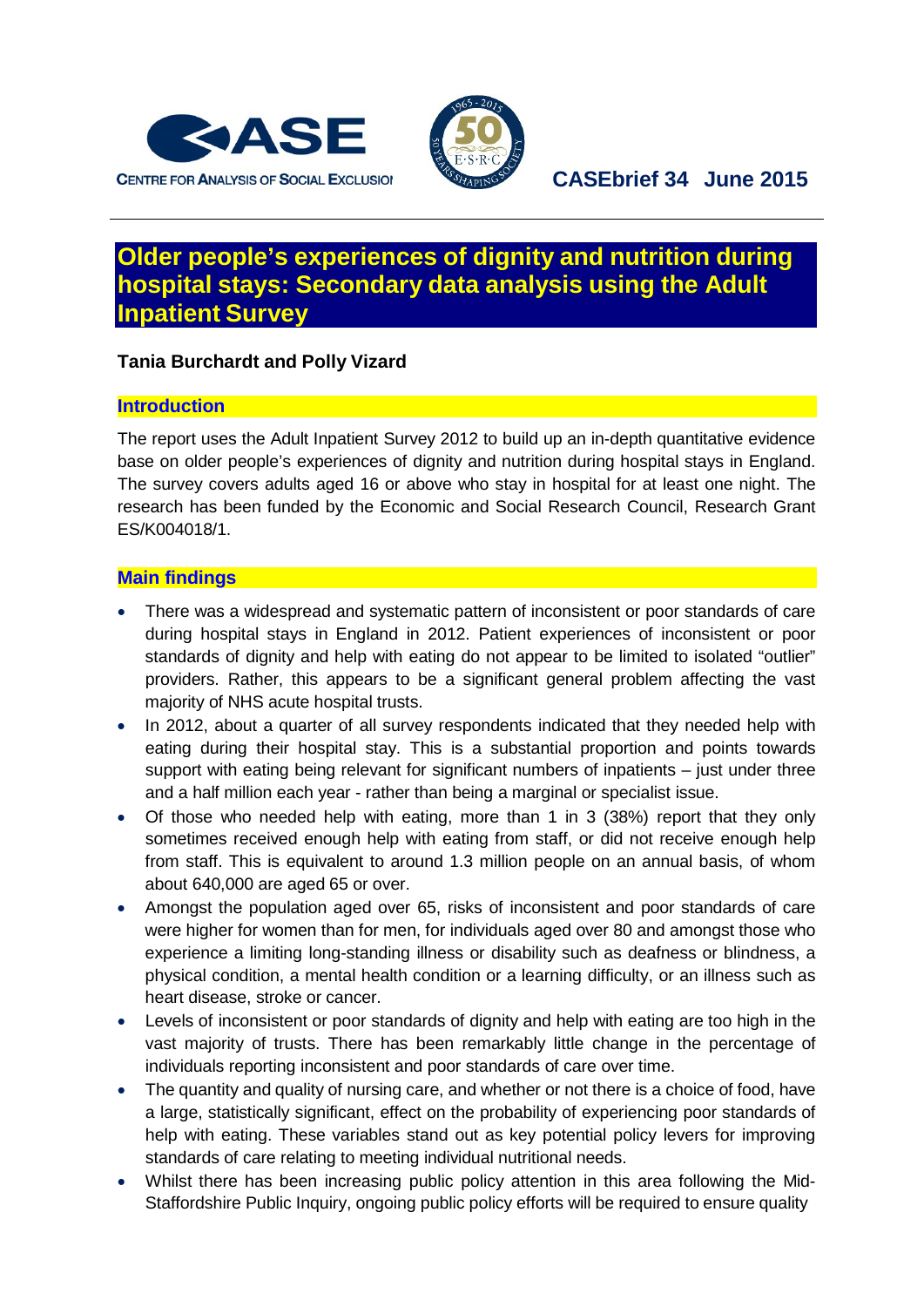improvement and that the new fundamental standards of care, which cover dignity and respect and help with eating, are implemented and enforced.

- Equality and human rights standards should be fully embedded into the arrangements for monitoring, inspecting and regulating healthcare. There is a need to move away from a "population average" approach, to systematic disaggregation and identification of "at risk" groups (for example, individuals aged 80 or above who experience a disability).
- Indicators of dignity and nutrition have an important role to play within the portfolio of indicators used to monitor the quality of healthcare. Judgements about the compliance of acute hospital trusts with fundamental standards of care should be based on the evaluation of absolute levels of inconsistent and poor care (a "minimum threshold approach"). A "deviation from average" approach risks under-identification of inconsistent and poor standards of care.

### **Prevalence of inconsistent and poor standards**

#### **Dignity and respect**

- Poor or inconsistent standards of dignity and respect affected 23% of inpatients in England in 2012. This is equivalent to around 2.8 million people on an annual basis, of whom about 1 million are aged 65 or over.
- Of the total affected by poor and inconsistent standards of dignity and respect, 4% experienced poor standards of dignity and respect (reporting that they were not treated with dignity and respect) with the remainder experiencing inconsistent standards (reporting that they were treated with dignity and respect "sometimes").

#### **Help with eating**

- Poor or inconsistent standards of help with eating affected 38% of inpatients who needed help during their hospital stay in England in 2012. This is equivalent to around 1.3 million people on an annual basis, of whom about 640,000 are aged 65 or over.
- Of the total affected by poor and inconsistent standards of help with eating, 18% experienced poor standards of help with eating (reporting not receiving help from staff) with the remainder experiencing inconsistent standards (reporting that they received help from staff "sometimes").
- Amongst those who reported only sometimes, or not, receiving enough help from staff, 28% were between 66 and 80 years old and a further 28% were aged over 80 . Around 63% experienced a LLID such as being deaf and / or blind and / or experiencing a physical or mental health condition, a learning difficulty, or a long-term illness such as HIV, stroke/heart disease or cancer.
- The prevalence of poor standards of help with eating was 21% amongst individuals who experience deafness or severe hearing conditions; 24% amongst those who experience blindness or are partially sighted; 20% amongst those who experience a longstanding physical condition; 28% amongst those who experience a learning difficulty; 26% amongst those who experience a mental health condition; and 17% amongst those who experience a long-standing illness.

#### **Relative risks amongst the older population**

• Amongst the population aged over 65, reported experiences of poor or inconsistent standards of care were higher for women, for individuals aged over 80, and for those who experience a long-standing limiting illness or disability.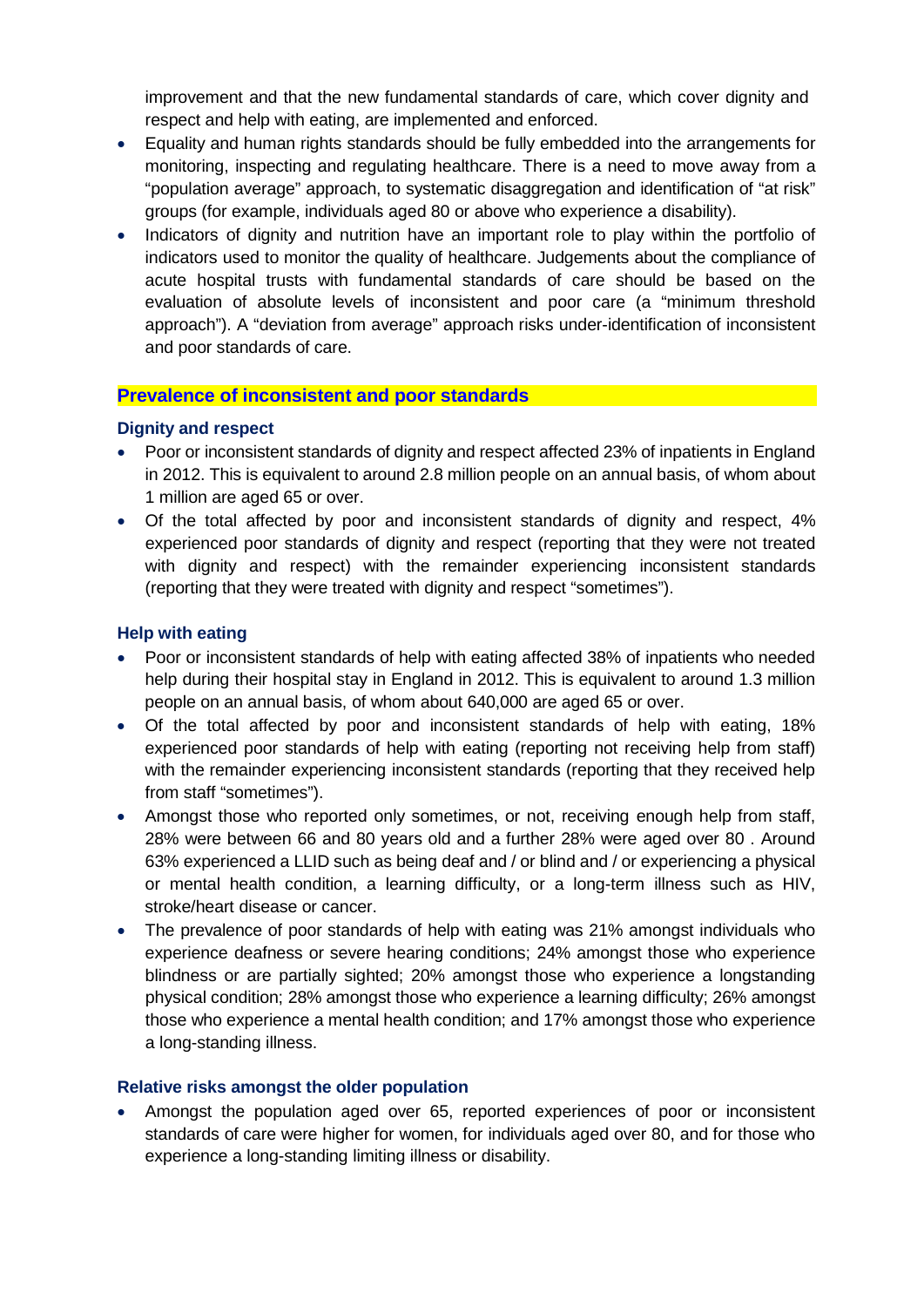- Poor or inconsistent standards of dignity and respect affected approximately 28% of all women over 80 who experience a long-standing limiting illness or disability.
- Amongst those who needed help with eating, poor or inconsistent standards of help affected approximately 62% of women over 80 who experienced a long-standing limiting illness or disability.

## **Trends over time**

- **Trends 2004/5-2012.** Looking back over the medium term, there has been remarkably little change in the percentage affected by poor or inconsistent standards of dignity and help with eating over the period for which data is available.
- There were only very small, statistically non-significant differences in the percentage experiencing poor standards of dignity and respect in 2004 and 2012.
- There were only very small, statistically non-significant differences in the percentage experiencing poor standards of help with eating in 2005 and 2012.
- **Trends 2011-2012.**
- The percentage reporting poor standards of dignity and respect was 3.0% in 2011 and 2.9% in 2012 (unweighted comparisions). This very slight fall was not statistically significant.
- The percentage of those needing help reporting poor standards of help with eating fell from 18.5% in 2011 to 16.8% in 2012 (unweighted comparisions). This decline was statistically significant. This might be an indication of some improvement in the wake of recent policy initiatives.
- **Trends 2012-2013.** CQC analysis suggests that there was a statistically significant fall in the percentage reporting "sometimes" being treated with dignity and respect between 2012 and 2013. The percentage reporting "not" being treated with dignity and respect, and the percentages reporting "sometimes" or "not" being helped with eating, remained unchanged.

## **Drivers and cumulative risks**

#### **Focussing on poor standards of help with eating:**

#### **Drivers**

- Logistic regression analysis suggests that after other factors are controlled for, the risk of not being helped with eating is significantly higher for women rather than men, for people who experience a disability (experiencing a long-standing condition which causes difficulties, compared to not experiencing such a condition) and for responses filled in by proxy (where the form is filled in by, or with the assistance of, a friend, family or professional, rather than solely by the inpatient themselves).
- The effect of age was found to be complex. The odds ratios observed for older age groups are less than one, suggesting that older people are less likely than younger people to report not receiving help. However, the trend by age should be interpreted in the context of evidence of "adaptive expectations", whereby older people's expectations are systematically lower than those of other groups. The odds ratio was found to be higher for over those aged 80 or above compared to intermediate age groups. The effect of disability on the probability of not being helped was also found to be strongest amongst those aged 80 or above.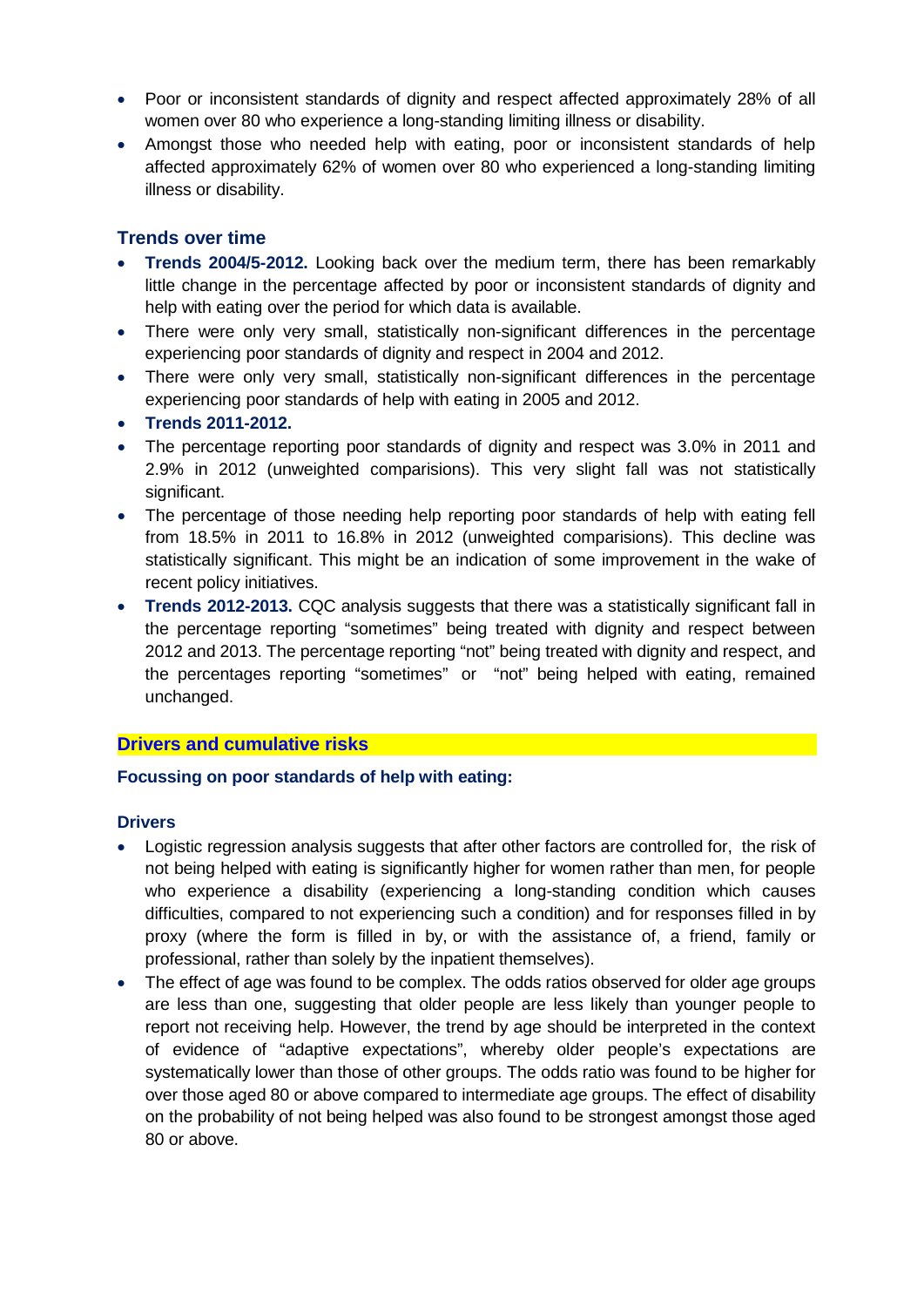• Perceptions of inadequate nursing quantity and quality, and lack of choice of food, stand out as having consistent, large associations with lack of support with eating during hospital stays.

### **Cumulative risks amongst individuals aged over 80**

- Model-based analysis suggests that the predicted probability of experiencing poor standards of help with eating for an individual over 80 who needs help but is "average" in other respects is 11%.
- The cumulative risks were found to be considerably higher for individuals who also experience a high risk individual "journey" through hospital (for example, staying in three or more wards or having a long stay); and amongst those who experience other aspects of poor care (for example, inadequate quantity / quality of nursing and no choice of food).
- For individuals who face all of these risk factors, the predicted probability of not receiving enough help with eating from staff during a hospital stay is estimated to be more than 90%.

## **Trust level findings**

- There was considerable variation in the scale of experiences poor standards of help with eating across hospital trusts. The percentage of those who needed help reporting not receiving help with eating from staff ranged from 5% to 34% in different acute hospitals.
- Based on a "deviation from average" approach, the percentage reporting poor standards of help with eating was found to be higher (statistically significant) than in the average trust in fifteen acute hospitals based on the full sample, or twelve acute hospitals, if the analysis is restricted to patients who needed help.
- Controlling for patient characteristics, their individual journey through hospital, and patientreported quantity/quality of nursing substantially reduces the variation between hospital trusts – but some of these are factors over which the trusts have influence and arguably should not therefore be controlled for when making comparisons.
	- $\triangleright$  Based on a limited set of controls (for age, sex and route of admission only), three trusts had a higher percentage of poor standards of help with eating than the average trust (full sample) or two trusts if the analysis is restricted to patients who needed help.
	- $\triangleright$  Including controls for other factors mainly outside of a trust's influence such as disability and length of stay further reduces the number of trusts which are identified as significantly different from the average trust.
	- $\triangleright$  With a full set of controls, including choice of food and quantity and quality of nursing, no trusts are identified as having a higher percentage of poor standards of help with eating than the average trust.
- Compared to an external target set at either 1% or 2%, rather than a target based on the performance of the average trust, levels of reported poor standards of help with eating were too high in the vast majority of trusts. The percentage of those who needed help reporting not receiving help with eating was higher (statistically significant) than 1% in all trusts and 2% in the vast majority of trusts*.*

#### **Conclusions**

There was a widespread and systematic pattern of inconsistent or poor standards of care during hospital stays in England in 2012. Patient experiences of inconsistent or poor standards of dignity and help with eating do not appear to be limited to isolated "outlier"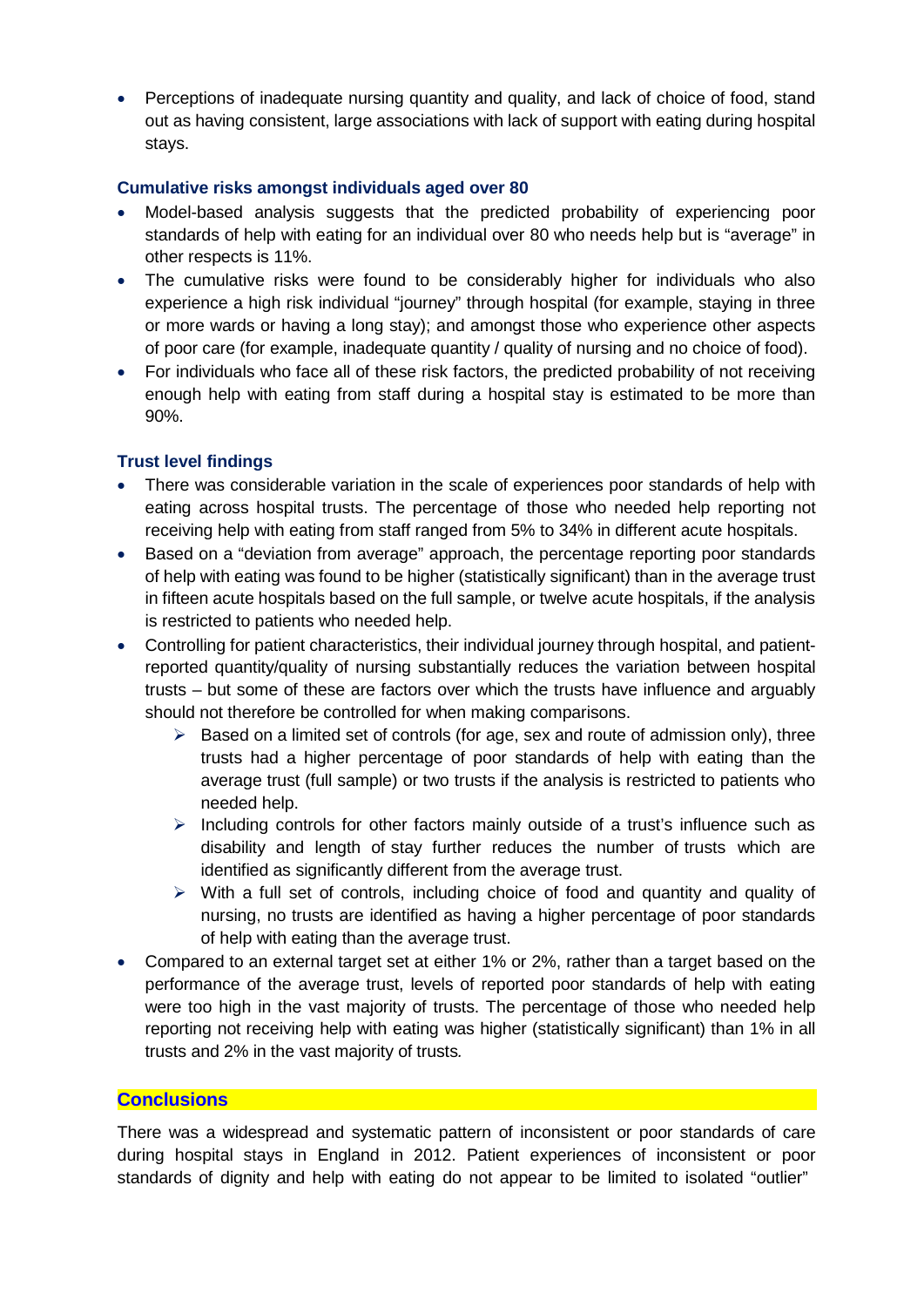providers. Rather, this appears to be a significant general problem affecting the vast majority of NHS acute hospital trusts.

## **Policy implications**

- Dignity and respect, and help with eating, are key markers of quality of care which have previously been under-recognized in public policy. Increasing policy attention in this area in the wake of the Mid Staffordshire NHS Foundation Trust Public Inquiry is a positive development.
- The Government has introduced new fundamental standards of care as part of its response to the Mid Staffordshire NHS Foundation Trust Public Inquiry. The findings in this paper reveal the magnitude and scale of the challenge ahead. Concerted and ongoing public policy efforts will be required to ensure that the new fundamental standards of care, which cover dignity and respect and help with eating, are implemented and enforced.
- The quantity and quality of nursing staff, and the availability of choice of food, stand out as key potential policy levers for improving standards of help with eating. Whilst these variables can be negatively affected by resource constraints, all three are within the control of hospital trusts to a certain extent.

## **Lessons for monitoring, regulating and inspecting**

- Equality and human rights standards should be further embedded into arrangements for monitoring, regulation and inspection. Risk assessment should move away from a "population average" approach, to systematic disaggregation and identification of "high risk" subgroups. Cumulative risks for specific population subgroups (for example, being over 80, experiencing a disability and being female) should be quantified.
- Indicators of dignity and nutrition have an important role to play within the portfolio of indicators used to monitor the quality of healthcare.
- Judgements about the implementation of fundamental standards of care, including the new minimum standards of dignity and nutrition, should take account of absolute levels of inconsistent and poor care prevalent within a hospital trust (a "minimum threshold" approach). A "deviation from average" approach (which focuses exclusively on a trust's performance relative to the average trust) risks under-identifying inconsistent and poor performance.

## **Lessons for using patient experience data as a guide to public policy**

- Patient experience data provide an importance evidence base on standards of care. Better and more extensive use should be made of these data in the future.
- Interpreting older people's self-reported experiences in healthcare is complex. The population over 65 is heterogeneous and large. Evaluation of older people's experiences of healthcare should be based on narrow age band disaggregation, with separate identification and reporting of the risks facing the "oldest of the old".
- Older people's expectations of standards of care may be lower than those of other age groups. The phenomenon of 'adaptive expectations' should be explicitly recognized when using patient experience data as a guide to public policy.
- Feedback from family, friends and professionals, including proxy survey responses, can be particularly valuable in the context of evaluating older people's experiences of care alongside responses from older people themselves.